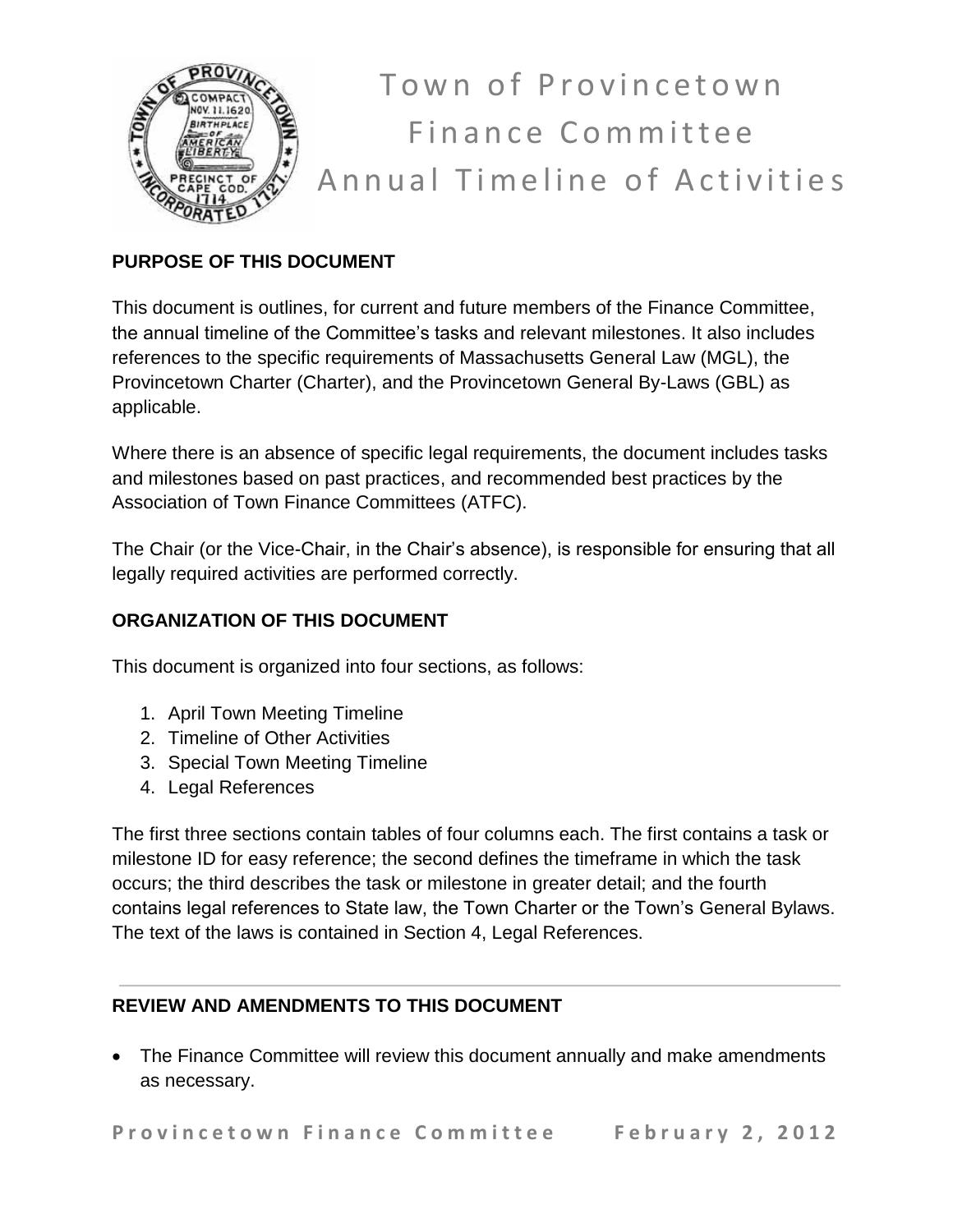Adoption of amendments to this document will require a majority vote of the Finance Committee.

| <b>Revision History</b> |                                                   |  |
|-------------------------|---------------------------------------------------|--|
| <b>Date Adopted</b>     | <b>Summary of Changes</b>                         |  |
| February 2, 2012        | Initial version.<br>Finance Committee vote: 7-0-0 |  |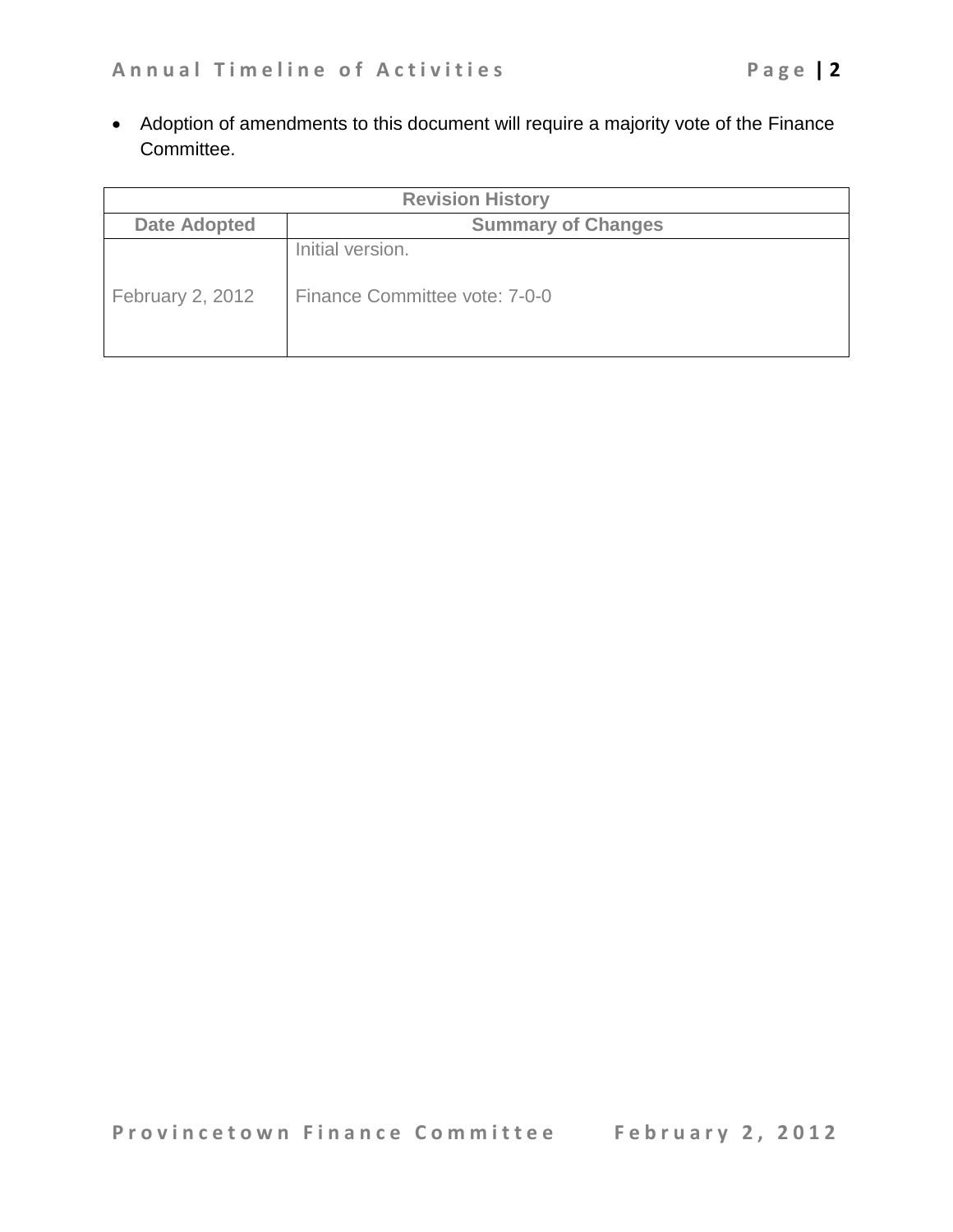#### **Section 1. April Town Meeting Timeline**

Preparing for the Town's Annual Town Meeting in April is the single most important and labor intensive responsibility of the Finance Committee. The process is governed by numerous requirements contained in the Town Charter and General By-Laws. The major focus is on the Town's proposed budget for the next fiscal year, which should be scrutinized in great detail. In addition to reviewing the numbers, the Committee should focus on the Town's accounting practices and the policy implications of the budget, both short and long term.

The primary deliverables are the Committee's *Report and Recommendations* on the articles contained in the Town Meeting warrant; and the accompanying reports on each article that are delivered both in writing and verbally during Town Meeting. In addition, there are numerous interim deliverables that the Committee should produce based on best practice.

|             | <b>April Town Meeting Timeline</b> |                                                                            |                             |  |
|-------------|------------------------------------|----------------------------------------------------------------------------|-----------------------------|--|
| <b>Task</b> | <b>Date</b>                        | Task or Milestone (◊)                                                      | Legal                       |  |
| ID          |                                    |                                                                            | <b>References</b>           |  |
|             |                                    | <b>December</b>                                                            |                             |  |
|             | 3 <sup>rd</sup> Monday in          | ♦ Town Manager submits the following to the Board of Selectmen:            | Charter:                    |  |
|             | December                           |                                                                            | $C.5,$ §5-3                 |  |
|             |                                    | Proposed Town budget for the next fiscal year                              | $C.9,$ §1-2 <sup>ii</sup>   |  |
|             |                                    | Proposed Public School budget for the next fiscal year                     | $C.9,$ §1-3 $^{\text{iii}}$ |  |
|             |                                    | Estimated revenues for the ensuing year                                    | $C.9, S1-4$ <sup>iv</sup>   |  |
|             |                                    | <b>Budget Message</b>                                                      | C.9, §2-3 $V$               |  |
|             |                                    | Proposed Capital Improvement Projects for the next 5 years                 |                             |  |
|             |                                    |                                                                            |                             |  |
|             |                                    | The Chair of the Finance Committee also receives a copy.                   |                             |  |
|             | January                            |                                                                            |                             |  |
| 2           | Early / Mid January                | The Board of Selectmen conducts its budget hearings. Finance Committee     | Charter:                    |  |
|             |                                    | members may want to sit in on these hearings to understand the issues      | $C.9,$ §1-5 $\rm{V}$        |  |
|             |                                    | the Committee will be facing during its review. To comply with the State's |                             |  |

<span id="page-2-1"></span><span id="page-2-0"></span>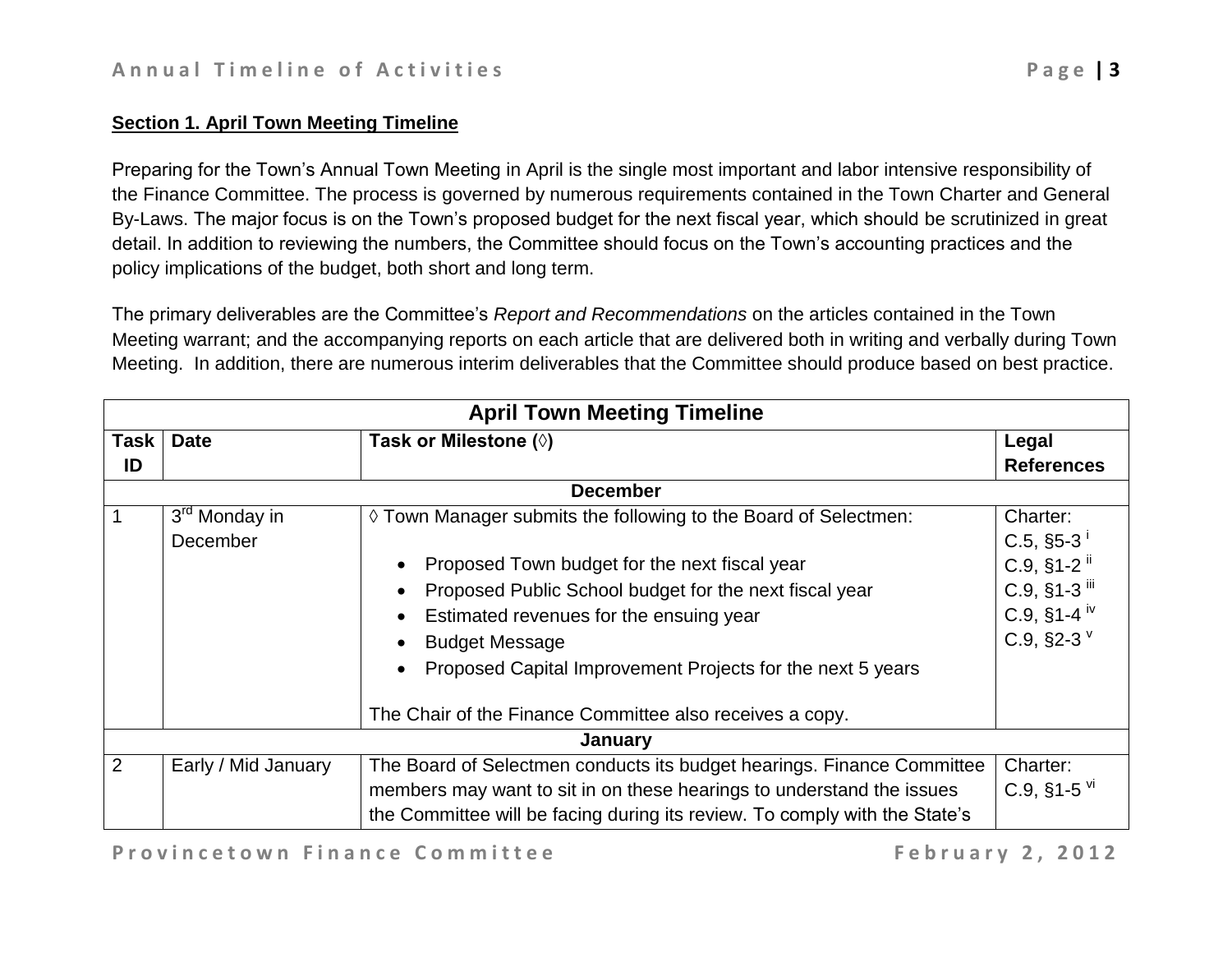|                | <b>April Town Meeting Timeline</b> |                                                                          |                            |  |
|----------------|------------------------------------|--------------------------------------------------------------------------|----------------------------|--|
| <b>Task</b>    | <b>Date</b>                        | Task or Milestone (0)                                                    | Legal                      |  |
| ID             |                                    |                                                                          | <b>References</b>          |  |
|                |                                    | Open Meeting Law, Committee members should not sit together, nor         |                            |  |
|                |                                    | should they deliberate on any of the issues raised.                      |                            |  |
| 3              | No later than mid                  | The Chair, in coordination with the Town Manager's Secretary, schedules  |                            |  |
|                | January                            | the departmental budget hearings to take place in February and publishes |                            |  |
|                |                                    | the agendas. Department heads and committee chairs, or their designees,  |                            |  |
|                |                                    | are expected to attend and present their budgets.                        |                            |  |
| $\overline{4}$ | No later than the 31 <sup>st</sup> | ♦ The Board of Selectmen submits its budget recommendations to the       | Charter:                   |  |
|                | of January                         | Finance Committee. Copies of the budget books, with the Board of         | $C.9,$ §1-5 $\overline{M}$ |  |
|                |                                    | Selectmen's recommendations, are produced and distributed to the         |                            |  |
|                |                                    | members of the Committee.                                                |                            |  |
| 5              | No later than the 31 <sup>st</sup> | ◊ The Board of Selectmen submits its recommendations on the proposed     | Charter:                   |  |
|                | of January                         | Capital Improvement Projects to the Finance Committee.                   | C.9, $§2-3$                |  |
|                |                                    | <b>February</b>                                                          |                            |  |
| 6              | As scheduled                       | Prior to the first departmental budget review, the Committee should be   | By-law:                    |  |
|                |                                    | briefed by the Finance Director on projected revenues and shortfalls (if | § 5-2-2 vii                |  |
|                |                                    | any). This may affect the Committee's recommendations on the budget      |                            |  |
|                |                                    | and its recommended strategy for balancing the budget.                   |                            |  |
|                |                                    | The Finance Committee conducts its departmental budget reviews, as       |                            |  |
|                |                                    | scheduled. In the recent past, the Committee has scheduled its meetings  |                            |  |
|                |                                    | on Tuesdays and Thursdays from 1:00 to 5:00 pm. Sufficient time should   |                            |  |
|                |                                    | be allowed for "call backs" when additional information is needed from   |                            |  |
|                |                                    | department heads.                                                        |                            |  |
|                |                                    |                                                                          |                            |  |
|                |                                    | Although not required, the Finance Committee may want to review the      |                            |  |
|                |                                    | school budget in a joint meeting with the School Committee and the Board |                            |  |

<span id="page-3-0"></span>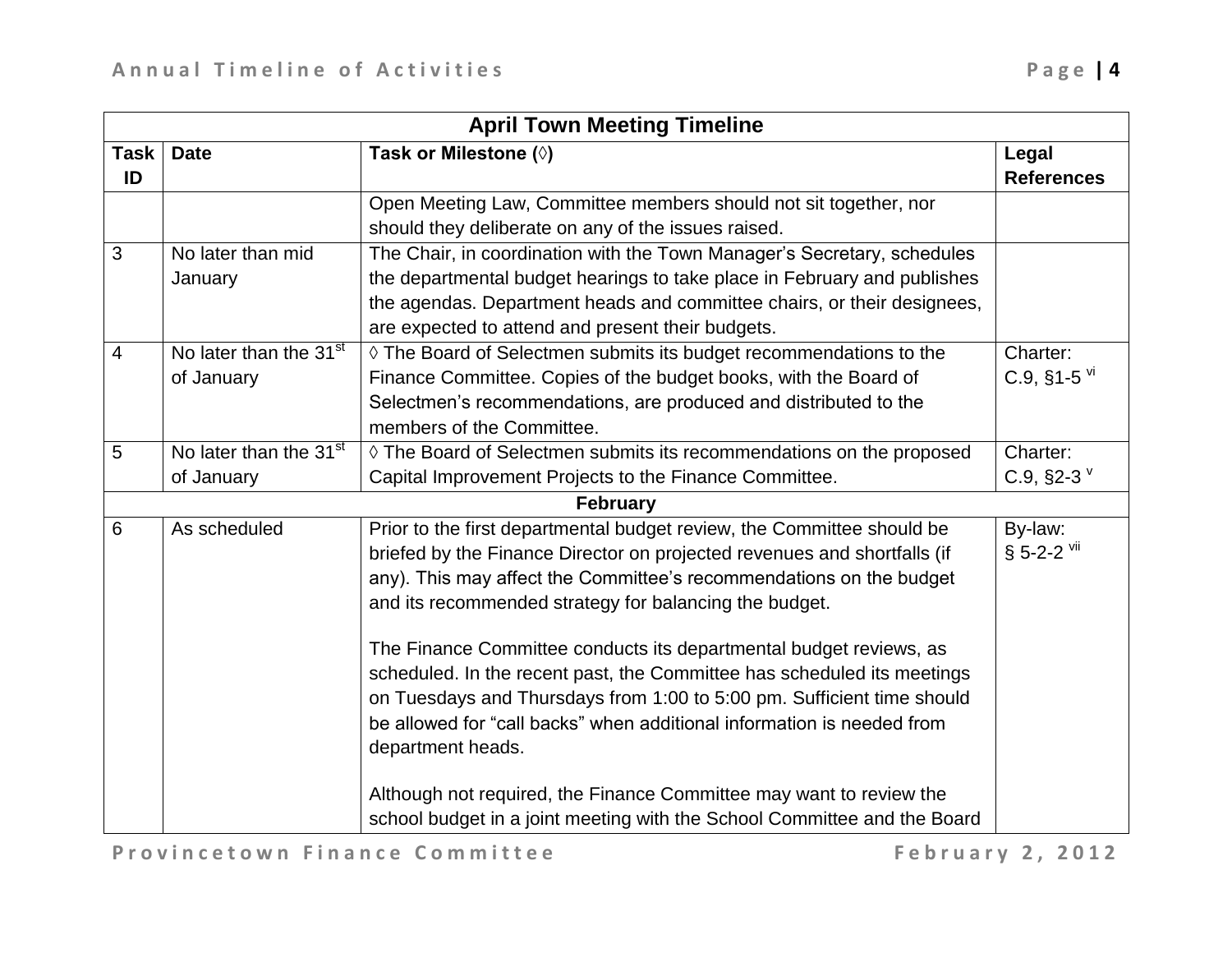|                | <b>April Town Meeting Timeline</b>  |                                                                                                                                                                                                                                                                                                                                                                                                                             |                                                       |  |
|----------------|-------------------------------------|-----------------------------------------------------------------------------------------------------------------------------------------------------------------------------------------------------------------------------------------------------------------------------------------------------------------------------------------------------------------------------------------------------------------------------|-------------------------------------------------------|--|
| <b>Task</b>    | <b>Date</b>                         | Task or Milestone (0)                                                                                                                                                                                                                                                                                                                                                                                                       | Legal                                                 |  |
| ID             |                                     |                                                                                                                                                                                                                                                                                                                                                                                                                             | <b>References</b>                                     |  |
|                |                                     | of Selectmen.                                                                                                                                                                                                                                                                                                                                                                                                               |                                                       |  |
|                |                                     | After completing its review of each department's budget, the Committee<br>votes on the funding level that it recommends. The amount that the<br>Committee recommends may be the same as, lower than, or higher than<br>the Board of Selectmen's recommendation.                                                                                                                                                             |                                                       |  |
|                |                                     | In all cases, the Committee must consider the Town's ability to fund the<br>budgets based on its projected revenues. When there is a funding<br>shortfall, the Committee should consider alternative strategies such as<br>cutting the budget to live within its revenue constraints, and/or raising<br>revenues.                                                                                                           |                                                       |  |
|                |                                     | During the hearings, the Committee should also review requested Capital<br>Improvement Projects (CIPs) and their proposed funding sources. The<br>Committee may, or may not, choose to make its CIP recommendations<br>until the required Public Hearing is held in March.<br>The Finance Director, the Town Manager and/or the Assistant Town<br>Manager typically attend these meetings to answer policy level questions. |                                                       |  |
| $\overline{7}$ | 3 <sup>rd</sup><br>Week of February | The Chair schedules and publishes the agendas for the required public<br>hearings to be held in March. In addition, notices of the public hearing<br>must be published in one or more newspapers of general circulation in the<br>Town, and the public hearings must be held not less than 7 days after the<br>second publication.                                                                                          | By-Law:<br>§ 5-2-2 Vii<br>Charter:<br>$C.9,$ §2-4 $V$ |  |
| 8              | 28 <sup>th</sup> of February        | The Finance Committee finalizes its budget recommendations and submits                                                                                                                                                                                                                                                                                                                                                      |                                                       |  |

<span id="page-4-0"></span>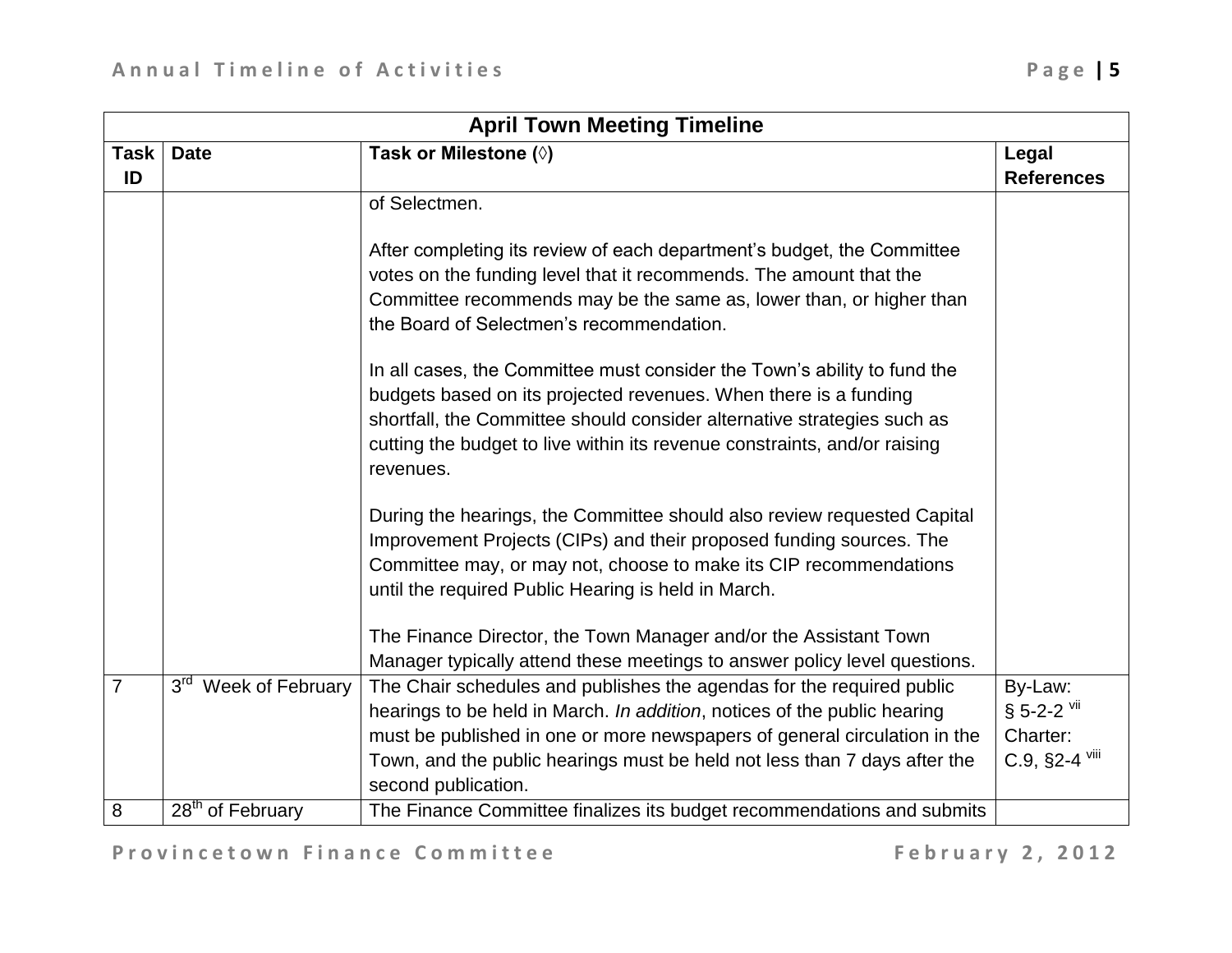|      | <b>April Town Meeting Timeline</b> |                                                                                       |                            |  |
|------|------------------------------------|---------------------------------------------------------------------------------------|----------------------------|--|
| Task | <b>Date</b>                        | Task or Milestone (0)                                                                 | Legal                      |  |
| ID   |                                    |                                                                                       | <b>References</b>          |  |
|      |                                    | them, in writing, to the Board of Selectmen, with an explanation of any               |                            |  |
|      |                                    | differences. The transmittal memo should also include any other                       |                            |  |
|      |                                    | recommendations for balancing the budget, e.g. Proposition 2 $\frac{1}{2}$ overrides, |                            |  |
|      |                                    | fee increases, etc.                                                                   |                            |  |
|      |                                    | The Committee should also vote on the final Division budget totals,                   |                            |  |
|      |                                    | whether or not it decides to make reports at Town Meeting, above and                  |                            |  |
|      |                                    | beyond what it says in its Letter to the Voters.                                      |                            |  |
|      |                                    | <b>March</b>                                                                          |                            |  |
| 9    | Prior to the closing of            | The Finance Committee should meet with the Board of Selectmen to                      |                            |  |
|      | the warrant                        | resolve any disagreements on the annual operating budget or the Capital               |                            |  |
|      |                                    | Improvement Projects, and to preview the other warrant articles.                      |                            |  |
|      |                                    | The Finance Committee also has standing to request that its own warrant               |                            |  |
|      |                                    | articles be inserted into the Town Warrant.                                           |                            |  |
|      |                                    | In the event that the Committee disagrees with the recommendations of                 |                            |  |
|      |                                    | Board of Selectmen on the warrant articles, it should be prepared to offer            |                            |  |
|      |                                    | amendments or substitute motions to Town Meeting. The process of                      |                            |  |
|      |                                    | coming to an agreement may continue all the way up to the nights of Town              |                            |  |
|      |                                    | Meeting.                                                                              |                            |  |
| 10   | 30 days prior to Town              | ♦ The Town Meeting warrant closes.                                                    | Charter:                   |  |
|      | Meeting $(*)$                      |                                                                                       | $§2 - 1 - 7$ <sup>ix</sup> |  |
| 11   | Immediately after the              | $\Diamond$ The Board of Selectmen refers the warrant to the Finance Committee         | By-law:                    |  |
|      | <b>Board of Selectmen</b>          |                                                                                       | $§5 - 2 - 1$ $x$           |  |
|      | draws up the warrant               |                                                                                       |                            |  |

<span id="page-5-1"></span><span id="page-5-0"></span>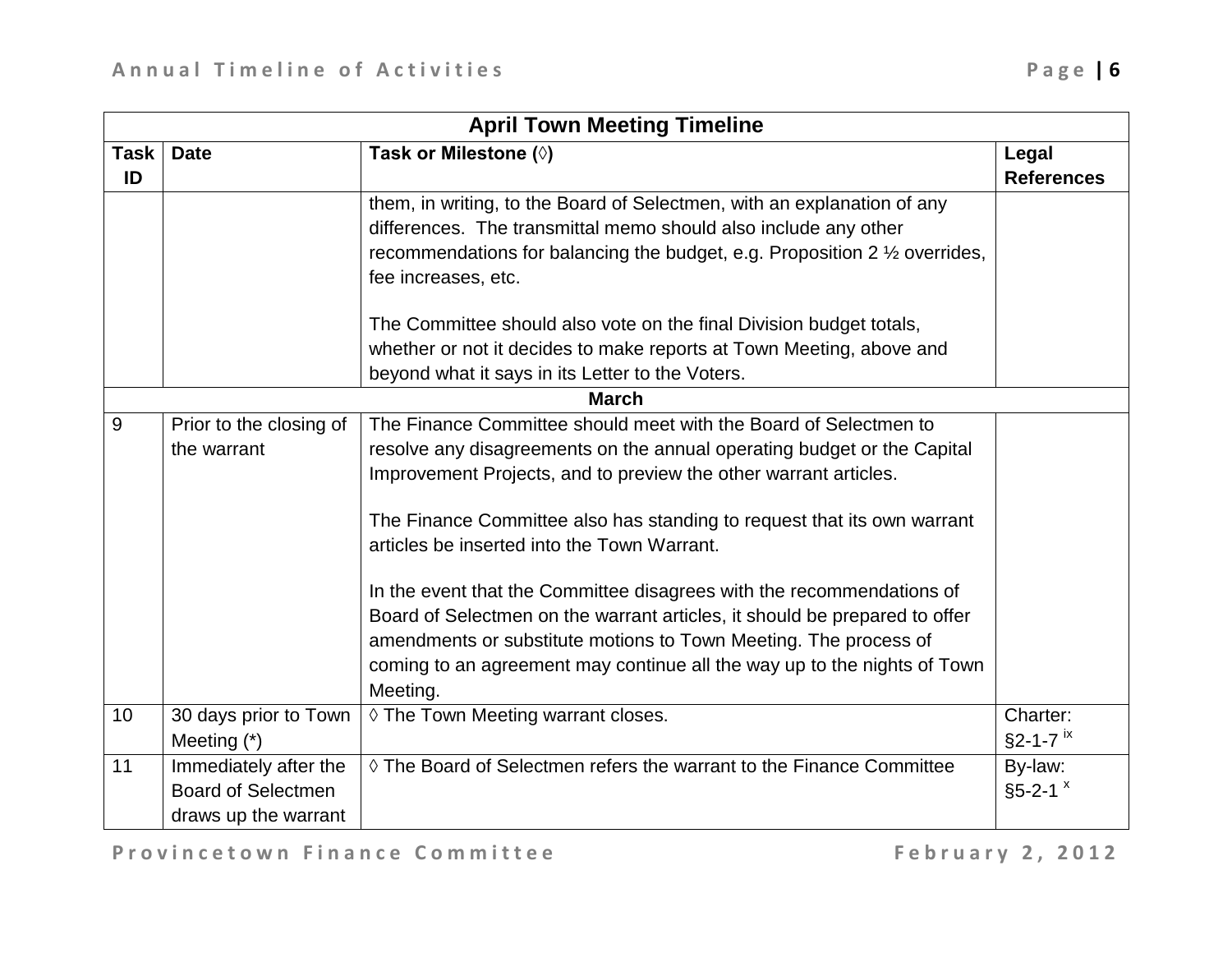|                   | <b>April Town Meeting Timeline</b>                                  |                                                                                                                                                                                                                                                                                                                                                                                                                                                                                                                                                                                                                                                                                                                                                                                                                                                                                                                                                                                                                        |                                       |  |
|-------------------|---------------------------------------------------------------------|------------------------------------------------------------------------------------------------------------------------------------------------------------------------------------------------------------------------------------------------------------------------------------------------------------------------------------------------------------------------------------------------------------------------------------------------------------------------------------------------------------------------------------------------------------------------------------------------------------------------------------------------------------------------------------------------------------------------------------------------------------------------------------------------------------------------------------------------------------------------------------------------------------------------------------------------------------------------------------------------------------------------|---------------------------------------|--|
| <b>Task</b><br>ID | <b>Date</b>                                                         | Task or Milestone (0)                                                                                                                                                                                                                                                                                                                                                                                                                                                                                                                                                                                                                                                                                                                                                                                                                                                                                                                                                                                                  | Legal<br><b>References</b>            |  |
| 12                | Not less than 21 days<br>prior to Town Meeting                      | The Finance Committee and the Board of Selectmen conduct a joint public<br>hearing on the proposed budget.                                                                                                                                                                                                                                                                                                                                                                                                                                                                                                                                                                                                                                                                                                                                                                                                                                                                                                             | By-Law:<br>$§9 - 1 - 6$ <sup>xi</sup> |  |
| 13                | Preferably not less<br>than 21 days prior to<br><b>Town Meeting</b> | The Finance Committee conducts public hearings on the warrant articles<br>and the Capital Improvement Projects.                                                                                                                                                                                                                                                                                                                                                                                                                                                                                                                                                                                                                                                                                                                                                                                                                                                                                                        | By-law:<br>$$5-2-2$ $x$               |  |
|                   |                                                                     | During the meetings, the Committee must vote on its recommendations (if<br>it has not already done so), and assign responsibility to individual<br>members for making reports on the articles at the April Town Meeting.<br>Articles that are typically "divided" must be voted on section by section<br>(e.g. the operating budget and the Community Preservation Committee's<br>budget).<br>The four most common recommendations that the Committee makes are<br>as follows:<br>1. Recommend (in the amount of \$X, when applicable) (ask Town<br>Meeting to vote for the article);<br>2. NOT Recommend (ask Town Meeting to vote against the article);<br>3. Reserve Recommendation (defer the Committee's vote until<br>additional information is received); and<br>4. No recommendation (usually, but not always, on articles with no<br>fiscal implications).<br>The first three recommendations require a motion and a vote. The fourth<br>option (no recommendation) is usually reached by "unanimous consent" | Charter:<br>C.9, §2-4 viii            |  |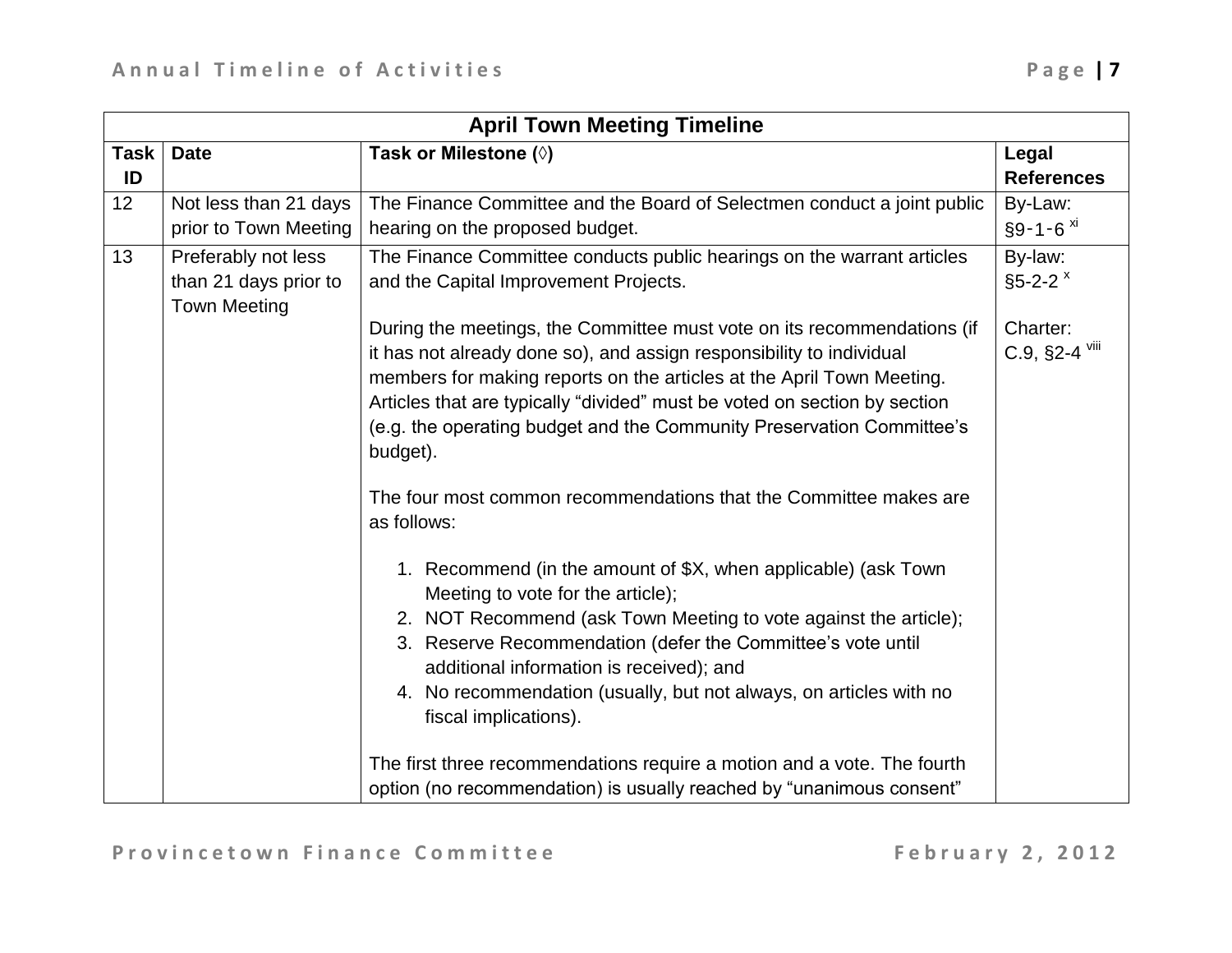|             | <b>April Town Meeting Timeline</b> |                                                                                                                                                                                                                                                                                                                                                                                                                                                                                                                                                                                                                                            |                   |  |
|-------------|------------------------------------|--------------------------------------------------------------------------------------------------------------------------------------------------------------------------------------------------------------------------------------------------------------------------------------------------------------------------------------------------------------------------------------------------------------------------------------------------------------------------------------------------------------------------------------------------------------------------------------------------------------------------------------------|-------------------|--|
| <b>Task</b> | <b>Date</b>                        | Task or Milestone (0)                                                                                                                                                                                                                                                                                                                                                                                                                                                                                                                                                                                                                      | Legal             |  |
| ID          |                                    |                                                                                                                                                                                                                                                                                                                                                                                                                                                                                                                                                                                                                                            | <b>References</b> |  |
|             |                                    | and does not require a formal vote.                                                                                                                                                                                                                                                                                                                                                                                                                                                                                                                                                                                                        |                   |  |
|             |                                    | There are two other options that should be used sparingly. The first is to<br>recommend indefinite postponement of an article because it is technically<br>or legally flawed. Usually these are citizen petitioned, or committee<br>submitted, articles that are well intentioned but not well thought through<br>(e.g. allowing non-resident property owners to sit on committees). The<br>Chair should be prepared to offer an amendment to the main motion at<br>Town Meeting when the Committee makes this choice. The alternative is<br>to vote to not recommend the article and state the Committee's<br>reservations in its report. |                   |  |
|             |                                    | The other option comes into play when the Committee disagrees with the<br>dollar amount of an article, or section of an article. In that case, the Chair<br>should be prepared to offer an amendment to the main motion, or to<br>substitute an alternative motion, at Town Meeting. This may require a<br>review of the motion text by Town Counsel in advance of the meeting.                                                                                                                                                                                                                                                            |                   |  |
|             |                                    | There has been some confusion in the past regarding whether or not local<br>school budgets are subject to amendment. The answer is that Town<br>Meeting may amend the budget. However, Town Meeting cannot dictate<br>cuts to specific programs, it can only vote to amend the bottom line<br>appropriation for the local school district budget. It is up to the<br>Superintendent of Schools and the School Committee to determine where<br>specific cuts will be made, In any case, Town Meeting cannot vote for a<br>lower number than that required the Department of Elementary &                                                    |                   |  |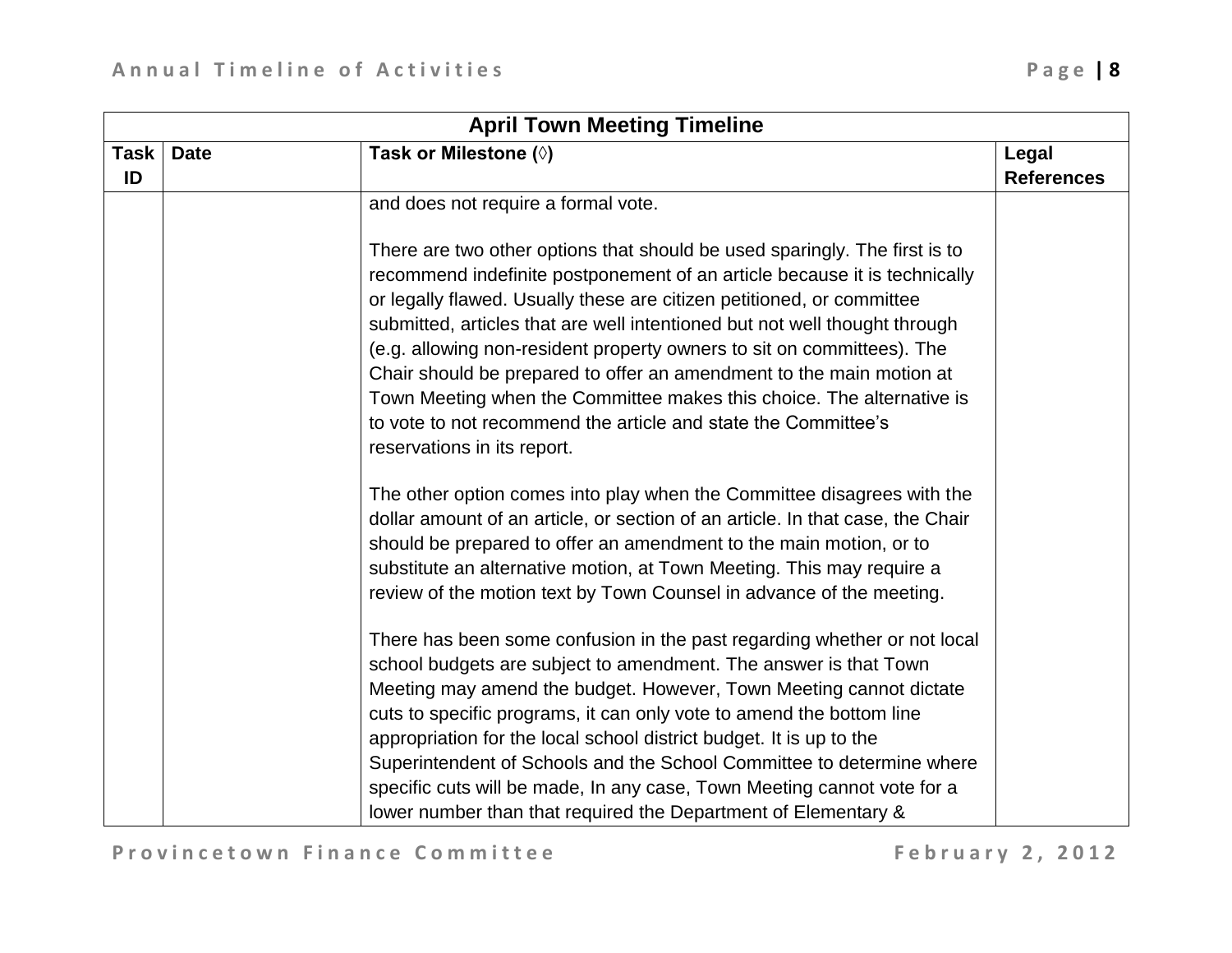| <b>April Town Meeting Timeline</b> |                                                                        |                                                                                                                                                                                                                                                                                                                                                                                                                                                                                                                            |                                       |
|------------------------------------|------------------------------------------------------------------------|----------------------------------------------------------------------------------------------------------------------------------------------------------------------------------------------------------------------------------------------------------------------------------------------------------------------------------------------------------------------------------------------------------------------------------------------------------------------------------------------------------------------------|---------------------------------------|
| Task                               | <b>Date</b>                                                            | Task or Milestone (0)                                                                                                                                                                                                                                                                                                                                                                                                                                                                                                      | Legal                                 |
| ID                                 |                                                                        |                                                                                                                                                                                                                                                                                                                                                                                                                                                                                                                            | <b>References</b>                     |
|                                    |                                                                        | Secondary Education, also called "Required Net School Spending".                                                                                                                                                                                                                                                                                                                                                                                                                                                           |                                       |
|                                    |                                                                        | This is NOT true for regional school district budgets, e.g. the Cape Cod<br>Regional Technical High School. Town Meeting must make an up or down<br>vote on regional school district assessments. A vote for any amount lower<br>than the assessment is interpreted as a "no" vote, and may trigger a<br>lengthy and arduous joint Town Meeting process by all towns within the<br>regional school district.                                                                                                               |                                       |
|                                    |                                                                        | After the meeting, the Chair must produce a tally sheet showing the votes<br>on each article and who is assigned to make the report. A copy of the tally<br>sheet goes to the Moderator. The Chair must also update it with any<br>subsequent changes in votes or assignments.                                                                                                                                                                                                                                             |                                       |
| 14                                 | After the public<br>hearings (or sooner)                               | The Committee outlines its Report and Recommendations and assigns<br>responsibility for drafting individual sections. Any financial facts that are<br>stated in the report should be vetted by the Finance Director before<br>publication.                                                                                                                                                                                                                                                                                 |                                       |
| 15                                 | Not less than 7 days<br>prior to Town Meeting<br>$(\dot{\phantom{a}})$ | The Committee votes on its final Report and Recommendations on the<br>warrant articles, and submits it to the Town Clerk in electronic form. The<br>Town Clerk is responsible for producing sufficient printed copies for the<br>public and attendees of Town Meeting using the Town's in-house printer.<br>The Chair should ensure, in advance, that the document prints properly<br>and that there are sufficient supplies of 11" x 17" paper and staples. The<br>Committee pays for the supplies out of its own budget. | Charter:<br>$C.2$ §1-9 <sup>xii</sup> |
| 16                                 | During the week prior<br>to Town Meeting (or                           | Members of the Committee submit draft copies of their reports on warrant<br>articles to the Chair for review.                                                                                                                                                                                                                                                                                                                                                                                                              |                                       |

<span id="page-8-0"></span>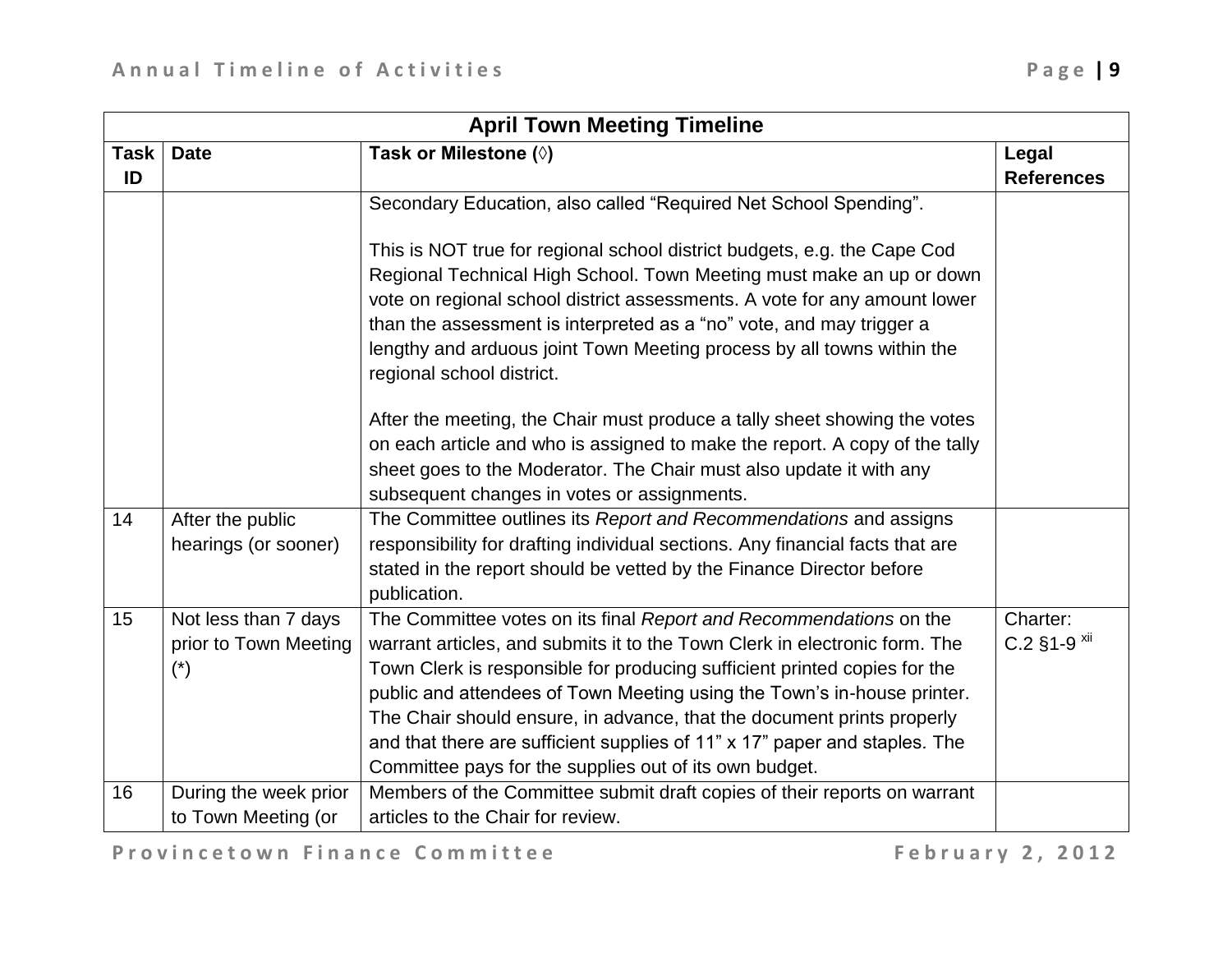|                   | <b>April Town Meeting Timeline</b>           |                                                                                                                                                                                                                                                                    |                                                                 |  |
|-------------------|----------------------------------------------|--------------------------------------------------------------------------------------------------------------------------------------------------------------------------------------------------------------------------------------------------------------------|-----------------------------------------------------------------|--|
| <b>Task</b><br>ID | <b>Date</b>                                  | Task or Milestone (0)                                                                                                                                                                                                                                              | Legal<br><b>References</b>                                      |  |
|                   | earlier)                                     |                                                                                                                                                                                                                                                                    |                                                                 |  |
| 17                | During the week prior<br>to Town Meeting     | If necessary, the Finance Committee meets to address any unresolved<br>business with regard to departmental budgets or other warrant articles.                                                                                                                     |                                                                 |  |
| 18                | During the week prior<br>to Town Meeting     | The Town Manager may conduct a "State of the Town Meeting".                                                                                                                                                                                                        |                                                                 |  |
|                   |                                              | <b>April</b>                                                                                                                                                                                                                                                       |                                                                 |  |
| 19                | End of the week prior<br>to Town Meeting     | The Chair receives the "final" motions as they will be made at Town<br>Meeting and copies of the reports to be made by members of the Board of<br>Selection.                                                                                                       |                                                                 |  |
| 20                | 1 <sup>st</sup> Monday in April<br>@ 6:00 pm | Town Meeting begins, unless it conflicts with a religious holiday, in which<br>case it commences one week later. Town Meeting will continue on<br>consecutive weekdays, except Fridays and religious holidays, until all<br>warrant articles have been considered. | Charter:<br>$C.4$ , §1-1 $xiii$                                 |  |
|                   |                                              | The Board of Selectmen, at each session of Town Meeting, must make<br>available to every voter a copy of the Finance Committee's<br>recommendations.                                                                                                               | Charter:<br>C.4, $§1 - 2$ <sup>xiv</sup>                        |  |
|                   |                                              | Amendments to the budget(s) proposed by the Finance Committee must<br>be considered prior to any other amendments.                                                                                                                                                 | Charter:<br>$C.9,$ §1-8 $^{xy}$                                 |  |
|                   |                                              | After the petitioner of an article speaks, the assigned member of the<br>Committee delivers his/her report outlining the majority recommendation of<br>the Committee. A member of the minority may also rise to speak to explain<br>the opposing view.             | Charter: C.2,<br>§3-10 xvi<br>By-Law:<br>§4-3-5 <sup>xvii</sup> |  |

<span id="page-9-2"></span><span id="page-9-1"></span><span id="page-9-0"></span>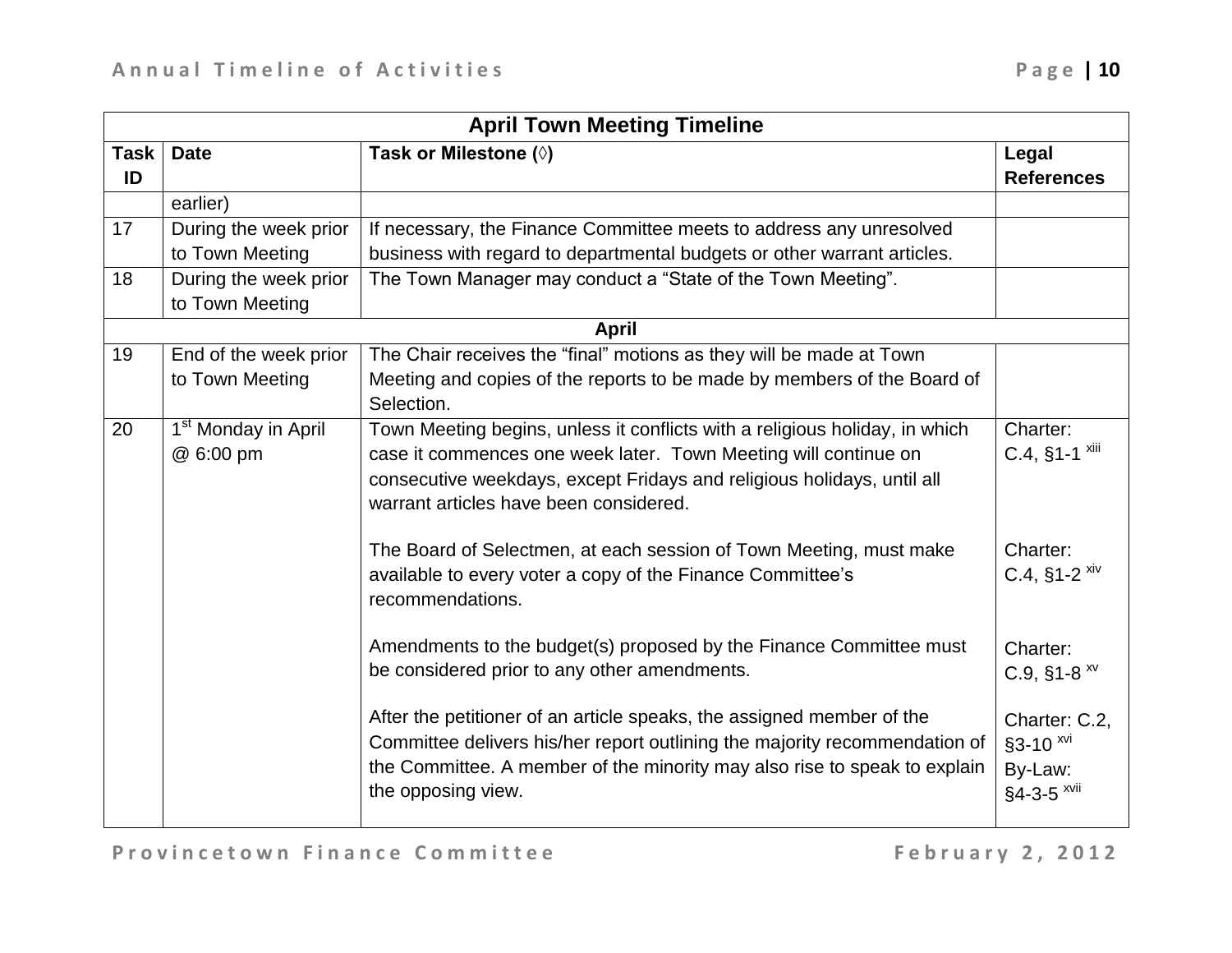|                   | <b>April Town Meeting Timeline</b> |                                                                                                                                                                                                                                                                                                                                                                                                      |                            |  |
|-------------------|------------------------------------|------------------------------------------------------------------------------------------------------------------------------------------------------------------------------------------------------------------------------------------------------------------------------------------------------------------------------------------------------------------------------------------------------|----------------------------|--|
| <b>Task</b><br>ID | <b>Date</b>                        | Task or Milestone $(\Diamond)$                                                                                                                                                                                                                                                                                                                                                                       | Legal<br><b>References</b> |  |
|                   |                                    | The Chair must post each night of Town Meeting as a Finance Committee<br>meeting. The Finance Committee should convene its meetings at least 1/2<br>hour earlier each night to address any last minute business. The Finance<br>Committee's minutes of the Town Meeting should, if possible, include<br>electronic copies of the individual warrant article reports delivered during<br>the meeting. |                            |  |

#### **Section 2. Timeline of Other Activities**

There are a number of other activities that the Committee should engage in throughout the year. Some are legally required, while others are based on best practice, as recommended by the Association of Town Finance Committees or the State's Department of Revenue, Division of Local Services.

|              | <b>Timeline of Other Activities</b> |                                                                                                                                                                           |                                             |  |
|--------------|-------------------------------------|---------------------------------------------------------------------------------------------------------------------------------------------------------------------------|---------------------------------------------|--|
| Task  <br>ID | <b>Date</b>                         | Task or Milestone (0)                                                                                                                                                     | Legal<br><b>References</b>                  |  |
| 21           | Winter /<br>Spring                  | At the request of the Town Manager and the Finance Director, the Committee<br>meets to approve deficit spending in the "Snow and Ice" removal budget.                     | <b>MGL C.44,</b><br>$§31D$ <sup>xviii</sup> |  |
| 22           | Mid January /<br>early<br>February  | Review second quarter revenue and expense results.                                                                                                                        |                                             |  |
| 23           | April - June                        | At the request of the Town Manager and the Finance Director, the Finance<br>Committee may meet to approve departmental expenditures in excess of the<br>$1/12^{th}$ Rule. | Charter<br>$§9 - 5 - 2^{xix}$               |  |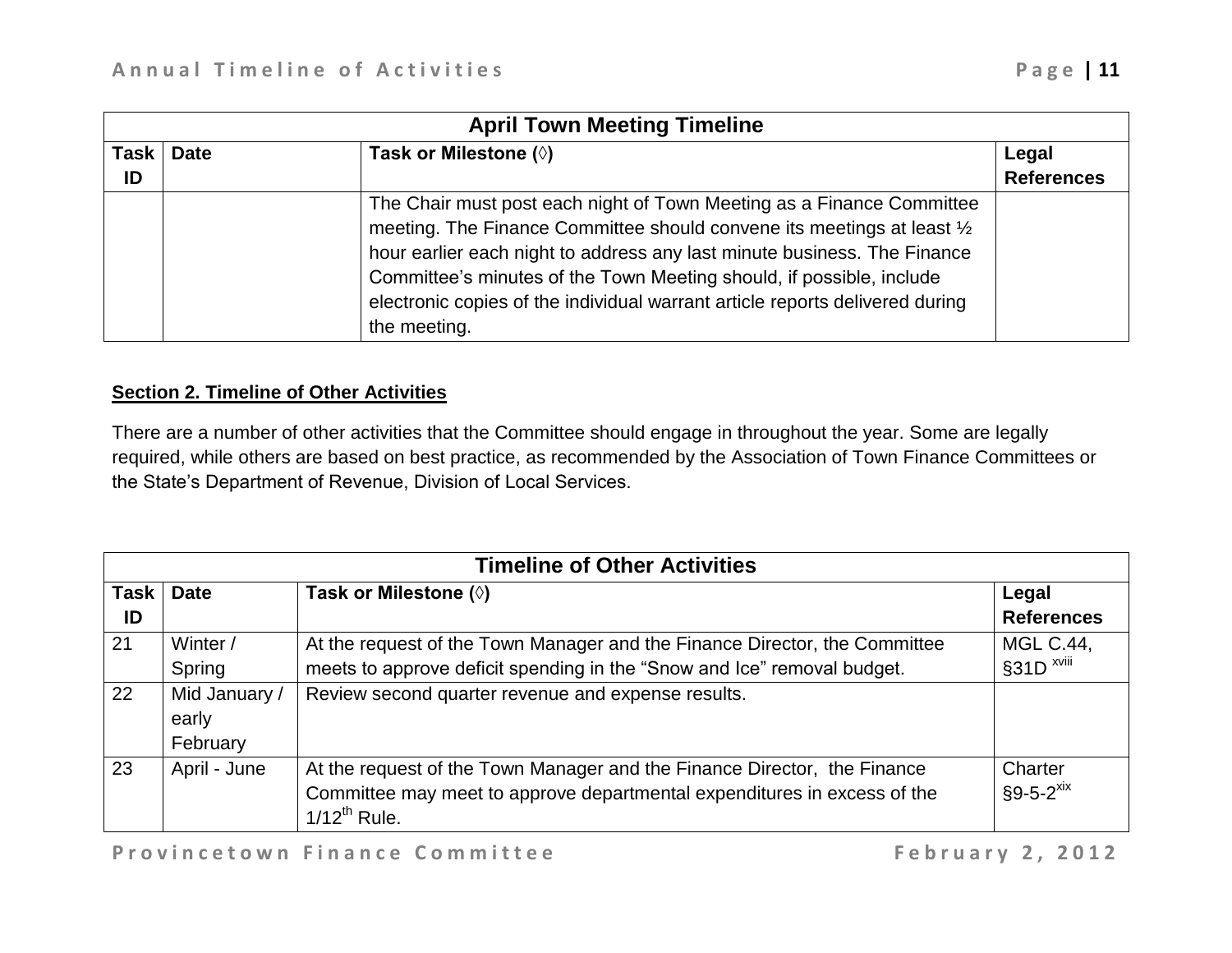| <b>Timeline of Other Activities</b> |                                        |                                                                                                                                                                                                                                                                                                                        |                                          |
|-------------------------------------|----------------------------------------|------------------------------------------------------------------------------------------------------------------------------------------------------------------------------------------------------------------------------------------------------------------------------------------------------------------------|------------------------------------------|
| <b>Task</b><br>ID                   | <b>Date</b>                            | Task or Milestone (0)                                                                                                                                                                                                                                                                                                  | Legal<br><b>References</b>               |
| 24                                  | Mid April                              | Review third quarter revenue and expense results. This may be incorporated into<br>the agenda of the first meeting of the new term.                                                                                                                                                                                    |                                          |
| 25                                  | April 30 <sup>th</sup>                 | ♦ The annual term of the Finance Committee expires.                                                                                                                                                                                                                                                                    |                                          |
| 25                                  | $1st$ Meeting of<br>the new term       | The Committee elects its officers for the new term (Chair, Vice-Chair and<br>Secretary). If the Committee's membership is not going to change on May 1 <sup>st</sup> , the<br>Committee may choose to do this in April.                                                                                                |                                          |
| 27                                  | June, or as<br>available               | Conduct a joint meeting with the Board of Selectmen to review the draft of the<br>prior fiscal year's Audit Report.                                                                                                                                                                                                    |                                          |
| 28                                  | No later than<br>July 15 <sup>th</sup> | At the request of the Town Manager, the Finance Director and the Board of<br>Selectmen, the Finance Committee may meet to approve inter-departmental<br>budget transfers for the current fiscal year. Typically year-end transfers are<br>approved on or just prior to July 15 <sup>th</sup> .                         | <b>MGL C.44,</b><br>$§33B$ <sup>xx</sup> |
| 29                                  | Mid July                               | Review preliminary year-end revenue and expense reports. Usually this takes<br>place at the same meeting where year-end transfers are approved.                                                                                                                                                                        |                                          |
| 30                                  | Mid October                            | Review first quarter revenue and expense results.<br>$\bullet$<br>Review five-year revenue and expenditure forecasts, including fees and<br>$\bullet$<br>other non-tax revenues.<br>Review financial policies and recommend revisions, if any, to the Board of<br>Selectmen.<br>Review special fund balances and uses. |                                          |

# **Section 3. Special Town Meeting Timeline**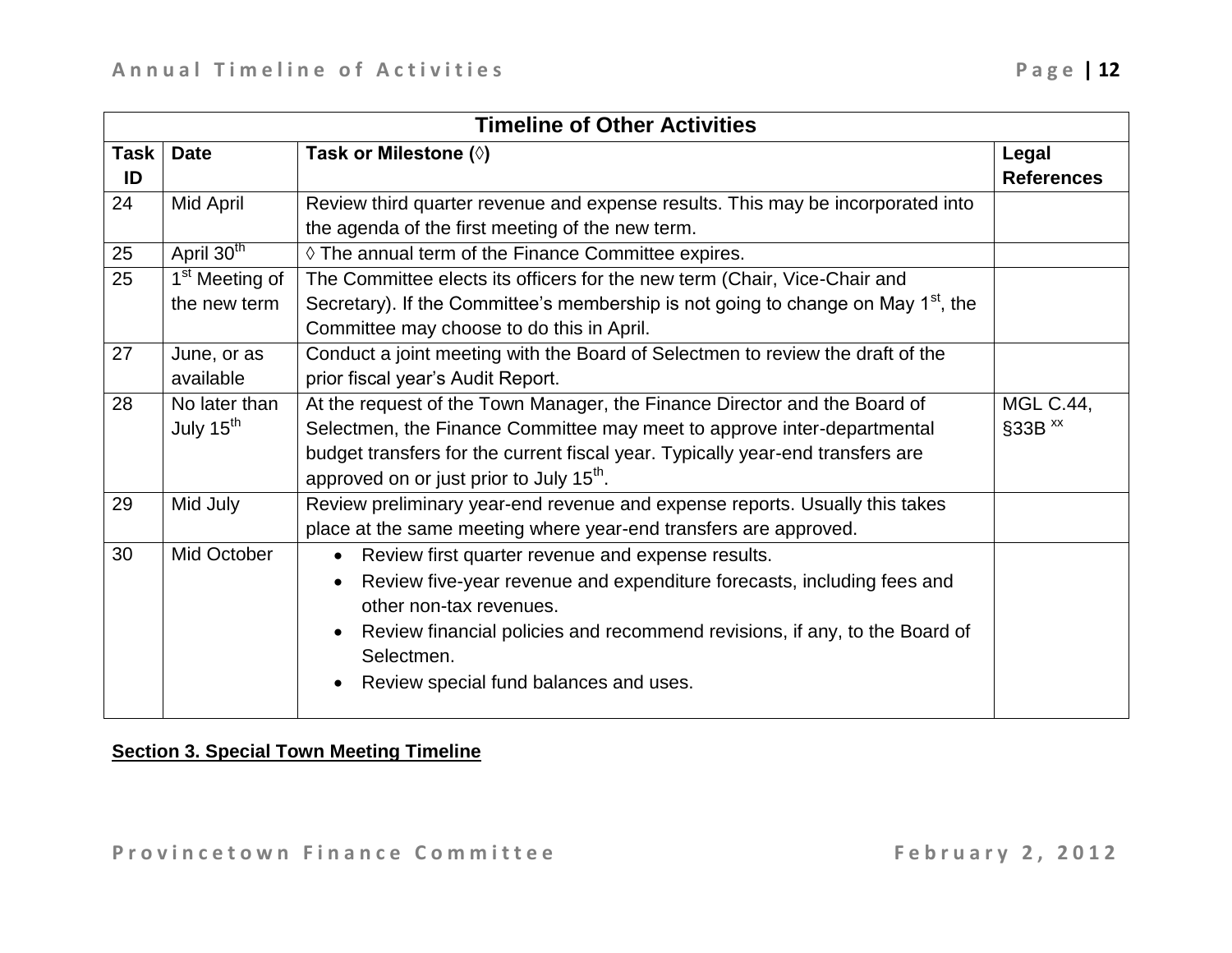Special Town Meetings may be called by the Board of Selectmen at any time during the fiscal year. These meetings are scheduled to address pressing issues that cannot wait until the April Town Meeting. In recent years, at least one Special Town Meeting has occurred, usually in the Fall.

The following timeline lays out the sequence of tasks and milestones. The specific dates depend on the date of the Special Town Meeting.

| <b>Special Town Meeting Timeline</b> |                             |                                                                                |                             |  |  |  |
|--------------------------------------|-----------------------------|--------------------------------------------------------------------------------|-----------------------------|--|--|--|
| <b>Task</b>                          | <b>Date</b>                 | Task or Milestone (0)                                                          | Legal                       |  |  |  |
| ID                                   |                             |                                                                                | <b>References</b>           |  |  |  |
| 31                                   | Immediately after the       | The Chair puts together a master schedule of tasks and milestones              |                             |  |  |  |
|                                      | date of a Special           | leading up to the Special Town Meeting, and distributes is to the              |                             |  |  |  |
|                                      | Town Meeting is set         | Committee members and other senior town officials.                             |                             |  |  |  |
| 32                                   | 3 weeks prior to the        | The Chair schedules and publishes the agenda for the required public           | By-Law:                     |  |  |  |
|                                      | Public Hearing on the       | hearing on the warrant articles. In addition, notices of the public hearing    | $§ 5 - 2 - 1x$              |  |  |  |
|                                      | warrant articles            | must be published in one or more newspapers of general circulation in the      |                             |  |  |  |
|                                      |                             | Town, and the public hearings must be held not less than 7 days after the      |                             |  |  |  |
|                                      |                             | second publication                                                             |                             |  |  |  |
| 33                                   | Prior to the closing of     | The Finance Committee may request (or co-request) warrant articles to be       |                             |  |  |  |
|                                      | the warrant                 | inserted into the Town Warrant.                                                |                             |  |  |  |
| 34                                   | 30 days prior to            | ♦ The Town Meeting warrant closes.                                             | Charter                     |  |  |  |
|                                      | <b>Special Town Meeting</b> |                                                                                | C.2, $§1 - 7$ <sup>ix</sup> |  |  |  |
| 35                                   | Immediately after the       | $\Diamond$ The Board of Selectmen refers the warrant to the Finance Committee. | By-law                      |  |  |  |
|                                      | <b>Board of Selectmen</b>   |                                                                                | $§5 - 2 - 1$ $x$            |  |  |  |
|                                      | draws up the warrant        |                                                                                |                             |  |  |  |
| 36                                   | Prior to the Public         | The Chair, through its liaison, should invite the requestors of warrant        |                             |  |  |  |
|                                      | Hearing on the              | articles to attend so that they can explain the article(s) and answer          |                             |  |  |  |
|                                      | warrant articles            | questions from the Public and the Committee.                                   |                             |  |  |  |
| 37                                   | Not less than 14 days       | The Finance Committee conducts its Public Hearing on the warrant               | By-law                      |  |  |  |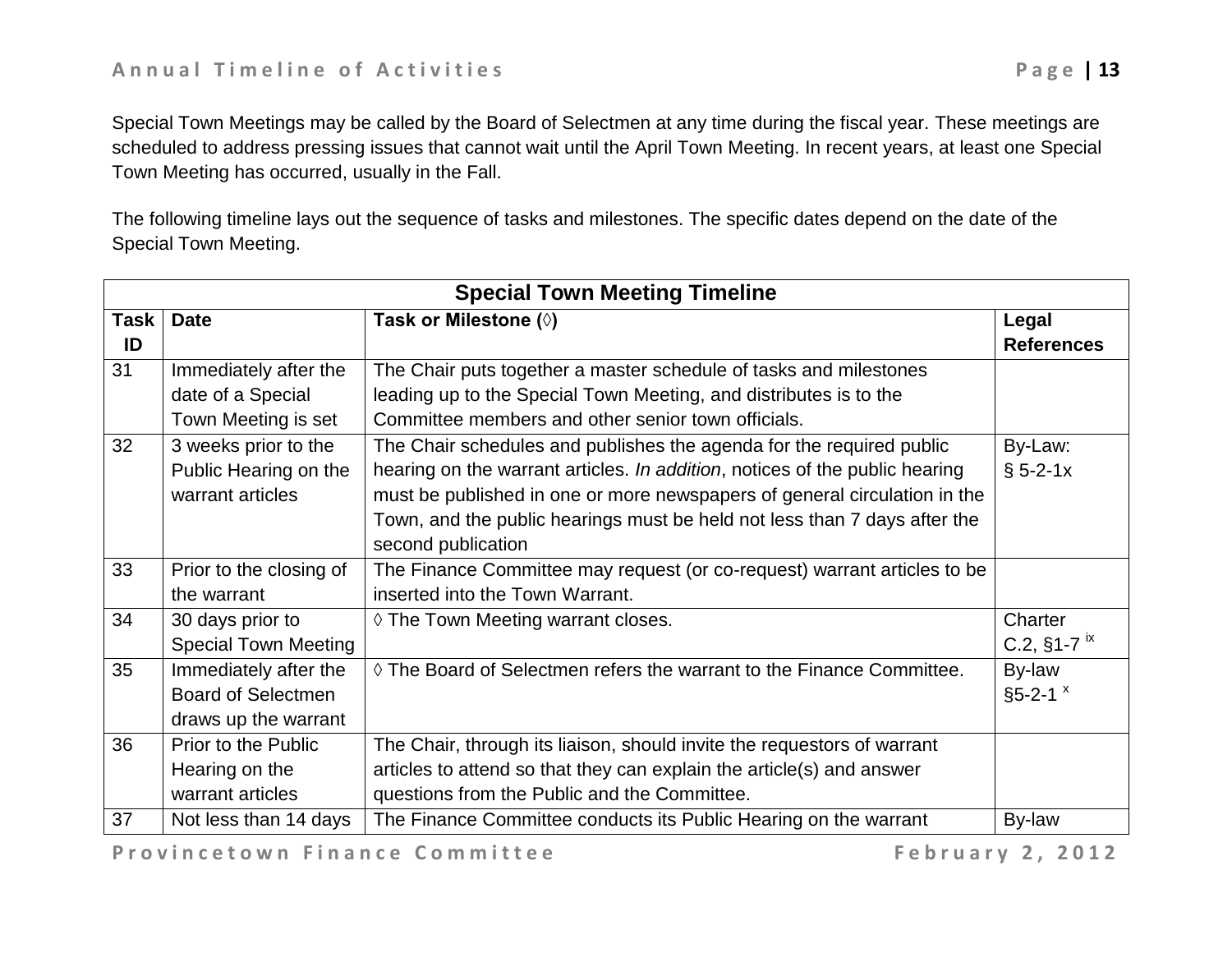| <b>Special Town Meeting Timeline</b> |                       |                                                                               |                   |  |  |
|--------------------------------------|-----------------------|-------------------------------------------------------------------------------|-------------------|--|--|
| <b>Task</b>                          | <b>Date</b>           | Task or Milestone (0)                                                         | Legal             |  |  |
| ID                                   |                       |                                                                               | <b>References</b> |  |  |
|                                      | prior to the Special  | articles.                                                                     | $§5 - 2 - 1$ $x$  |  |  |
|                                      | <b>Town Meeting</b>   |                                                                               |                   |  |  |
|                                      |                       | After the Public Hearing, the Committee votes on its recommendations          |                   |  |  |
|                                      |                       | and assigns responsibility to individual members for making reports on the    |                   |  |  |
|                                      |                       | articles at the Special Town Meeting.                                         |                   |  |  |
|                                      |                       | The chair must produce a tally sheet showing the votes on each article        |                   |  |  |
|                                      |                       | and who is assigned. The Chair must distribute it to the Town Moderator       |                   |  |  |
|                                      |                       | and the Town Manager. The Chair must also update it with any changes          |                   |  |  |
|                                      |                       | in votes or assignments.                                                      |                   |  |  |
| 38                                   | After the public      | The Committee outlines its Report and Recommendations and assigns             |                   |  |  |
|                                      | hearing               | responsibility for drafting individual sections. Any financial facts that are |                   |  |  |
|                                      |                       | stated in the report should be vetted by the Finance Director before          |                   |  |  |
|                                      |                       | publication.                                                                  |                   |  |  |
| 39                                   | Not less than 7 days  | The Committee votes on its final Report and Recommendations on the            | Charter           |  |  |
|                                      | prior to Special Town | warrant articles, and submits it to the Town Clerk in electronic form.        | §2-1-9 xii        |  |  |
|                                      | Meeting               |                                                                               |                   |  |  |
| 40                                   | During the week prior | Members of the Committee submit draft copies of their reports on warrant      |                   |  |  |
|                                      | to Special Town       | articles to the Chair for review.                                             |                   |  |  |
|                                      | Meeting (or earlier)  |                                                                               |                   |  |  |
| 41                                   | During the week prior | If necessary, the Finance Committee meets to address any unresolved           |                   |  |  |
|                                      | to Special Town       | business with regard to departmental budgets or other warrant articles.       |                   |  |  |
|                                      | Meeting               |                                                                               |                   |  |  |
| 42                                   | End of the week prior | The Chair receives the "final" motions as they will be made at Special        |                   |  |  |
|                                      | to Special Town       | Town Meeting and copies of the reports to be made by members of the           |                   |  |  |
|                                      | Meeting               | Board of Selectmen.                                                           |                   |  |  |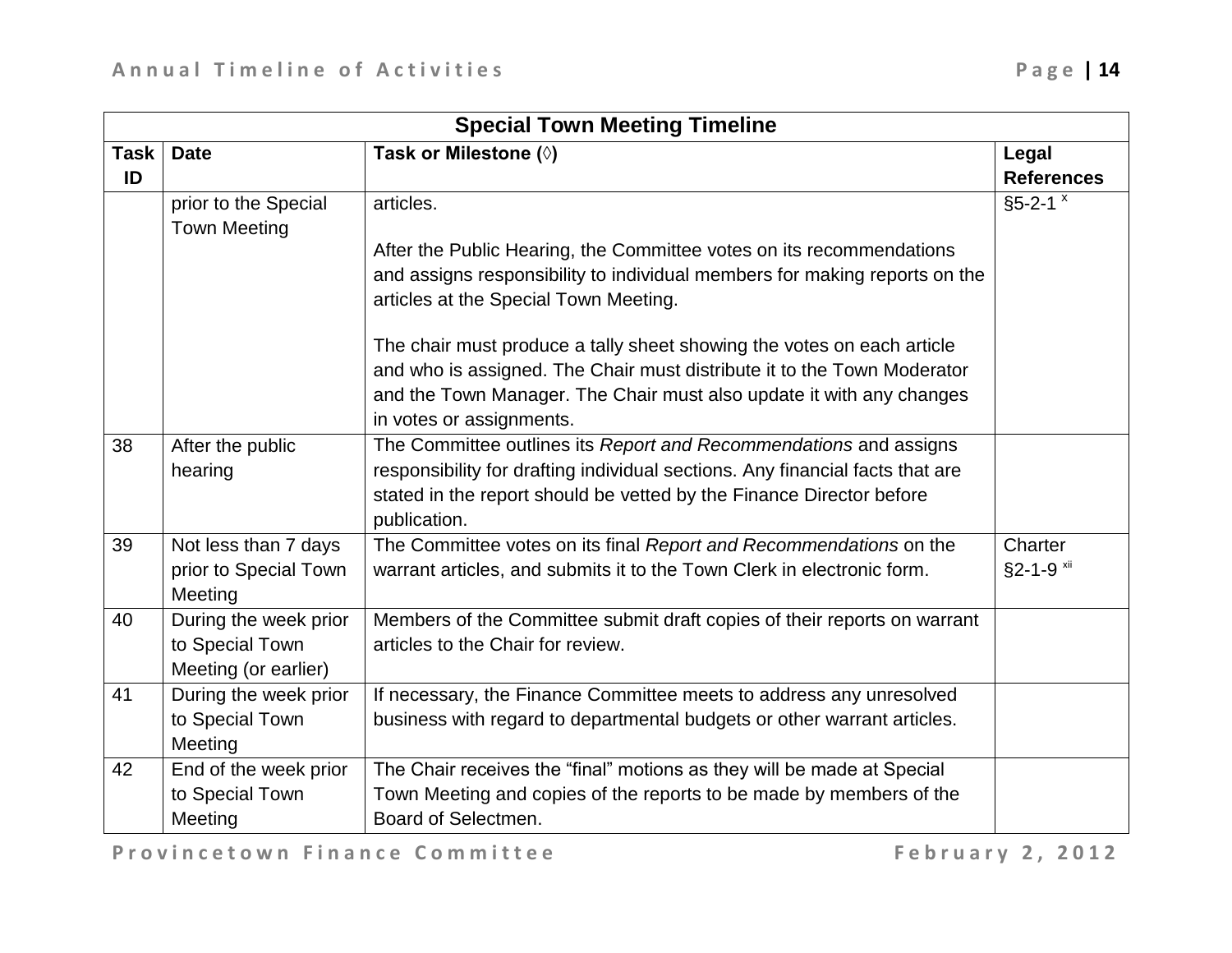| <b>Special Town Meeting Timeline</b> |                             |                                                                                                                                                                                                                                                                                                                                                                                                      |                                                                            |  |  |  |
|--------------------------------------|-----------------------------|------------------------------------------------------------------------------------------------------------------------------------------------------------------------------------------------------------------------------------------------------------------------------------------------------------------------------------------------------------------------------------------------------|----------------------------------------------------------------------------|--|--|--|
| <b>Task</b>                          | <b>Date</b>                 | Task or Milestone $(\Diamond)$                                                                                                                                                                                                                                                                                                                                                                       | Legal                                                                      |  |  |  |
| ID                                   |                             |                                                                                                                                                                                                                                                                                                                                                                                                      | <b>References</b>                                                          |  |  |  |
| 43                                   | <b>Special Town Meeting</b> | Special Town Meetings usually begin on a Monday and last for one night.<br>However, the Chair should post for multiple nights as a pre-caution.                                                                                                                                                                                                                                                      |                                                                            |  |  |  |
|                                      |                             | The Board of Selectmen, at each session of Special Town Meeting, must<br>make available to every voter a copy of the Finance Committee's<br>recommendations.                                                                                                                                                                                                                                         | Charter:<br>$C.4$ , §1-2 $xiv$                                             |  |  |  |
|                                      |                             | After the petitioner of an article speaks, the assigned member of the<br>Committee delivers his/her report outlining the majority recommendation<br>of the Committee. A member of the minority may also rise to speak to<br>explain the opposing view.                                                                                                                                               | Charter: C.2,<br>§3-10 <sup>xvi</sup><br>By-Law:<br>§4-3-5 <sup>xvii</sup> |  |  |  |
|                                      |                             | The Chair must post each night of Town Meeting as a Finance Committee<br>meeting. The Finance Committee should convene its meetings at least 1/2<br>hour earlier each night to address any last minute business. The Finance<br>Committee's minutes of the Town Meeting should, if possible, include<br>electronic copies of the individual warrant article reports delivered during<br>the meeting. |                                                                            |  |  |  |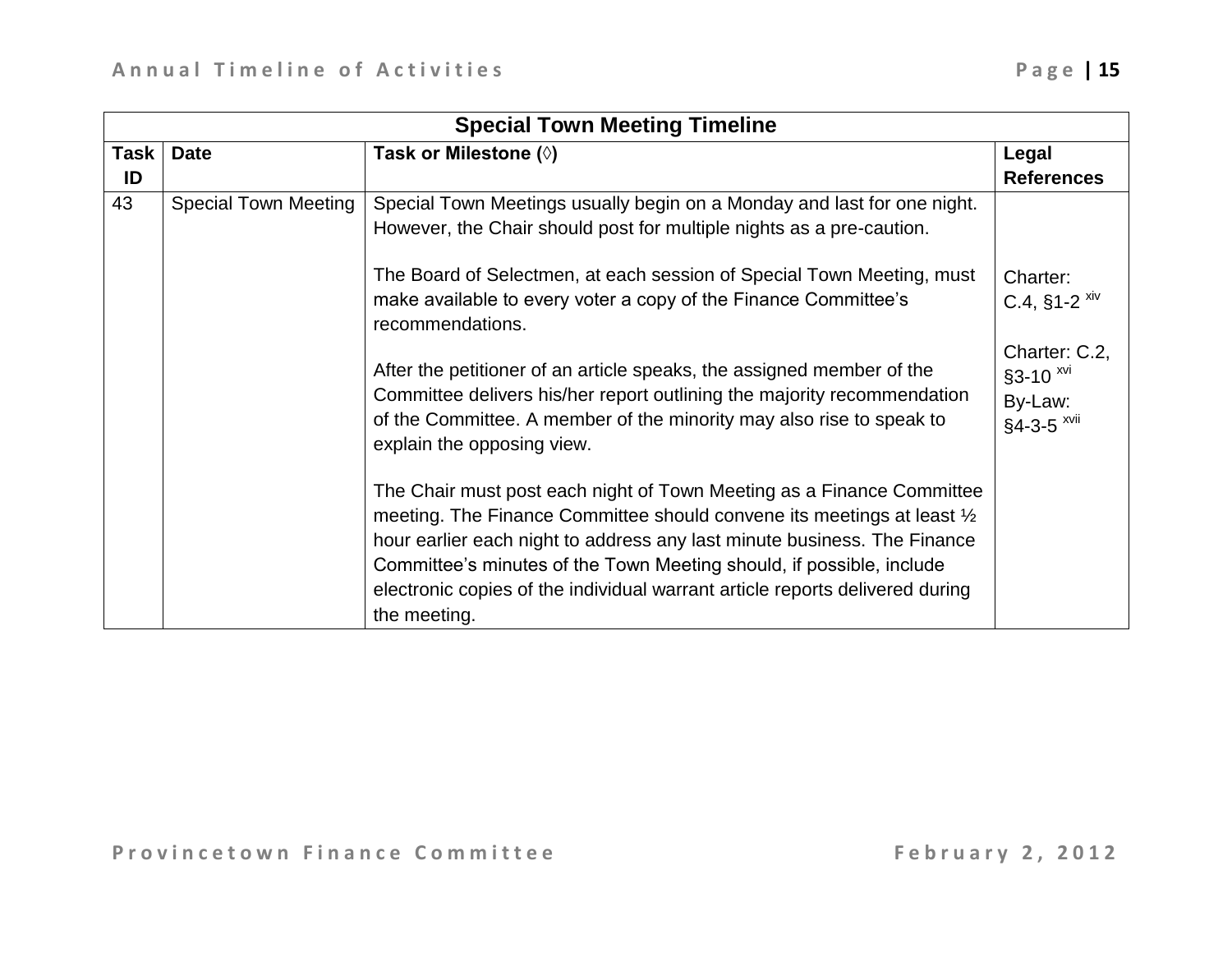## **Section 4. Legal References**

 $\overline{a}$ 

<sup>i</sup> Charter C.5 §5-3 "On or before the tenth day of December of each year, the school committee shall submit the school budget to the town manager."

<sup>ii</sup> Charter C.9, §1-2 "On or before the third Monday of December in each year, the town manager shall submit to the board of selectmen a careful, detailed estimate in writing of the probable expenditures of the town government for the ensuing fiscal year, stating the amount required to meet the interest and maturing bonds and notes or other outstanding indebtedness of the town and showing specifically the amount necessary to be provided for each fund and department, together with a statement of the expenditures of the town for the same purposes in the two preceding years and an estimate of the expenditures for the current year."

III Charter C.9, §1-3 "The town manager shall also submit a statement showing all revenues received by the town in the two preceding fiscal years and an estimate of the amount of income from all sources of revenue exclusive of taxes upon property in the ensuing year."

<sup>iv</sup> Charter C.9, §1-4 "The town manager shall also submit a budget message which shall:

- a) explain the budget both in fiscal terms and in terms of work programs;
- b) outline the proposed financial policies of the town for the ensuing fiscal year;
- c) describe the important features of the budget;
- d) indicate any major changes from the current year in financial policies, expenditures, and revenues, together with the reasons for such changes;
- e) summarize the town's debt position; and
- f) include such other material as the town manager deems appropriate."

 $\textdegree$  Charter C.9, §2-3 "The town manager shall submit the capital improvements program to the board of selectmen by the third Monday of December prior to the annual town meeting. The board of selectmen shall act thereon or before the thirty-first day of January and shall then submit it to the finance committee, which shall issue its recommendations as part of its printed report on the annual budget."

<sup>vi</sup> Charter C.9, §1-5 "The board of selectmen shall consider the tentative budget submitted by the town manager and make such recommendations relative thereto as they deem expedient and proper in the interests of the town. On or before the thirty-first day of January of each year the board of selectmen shall transmit a copy of the budget together with their recommendations relative thereto to each member of the finance committee."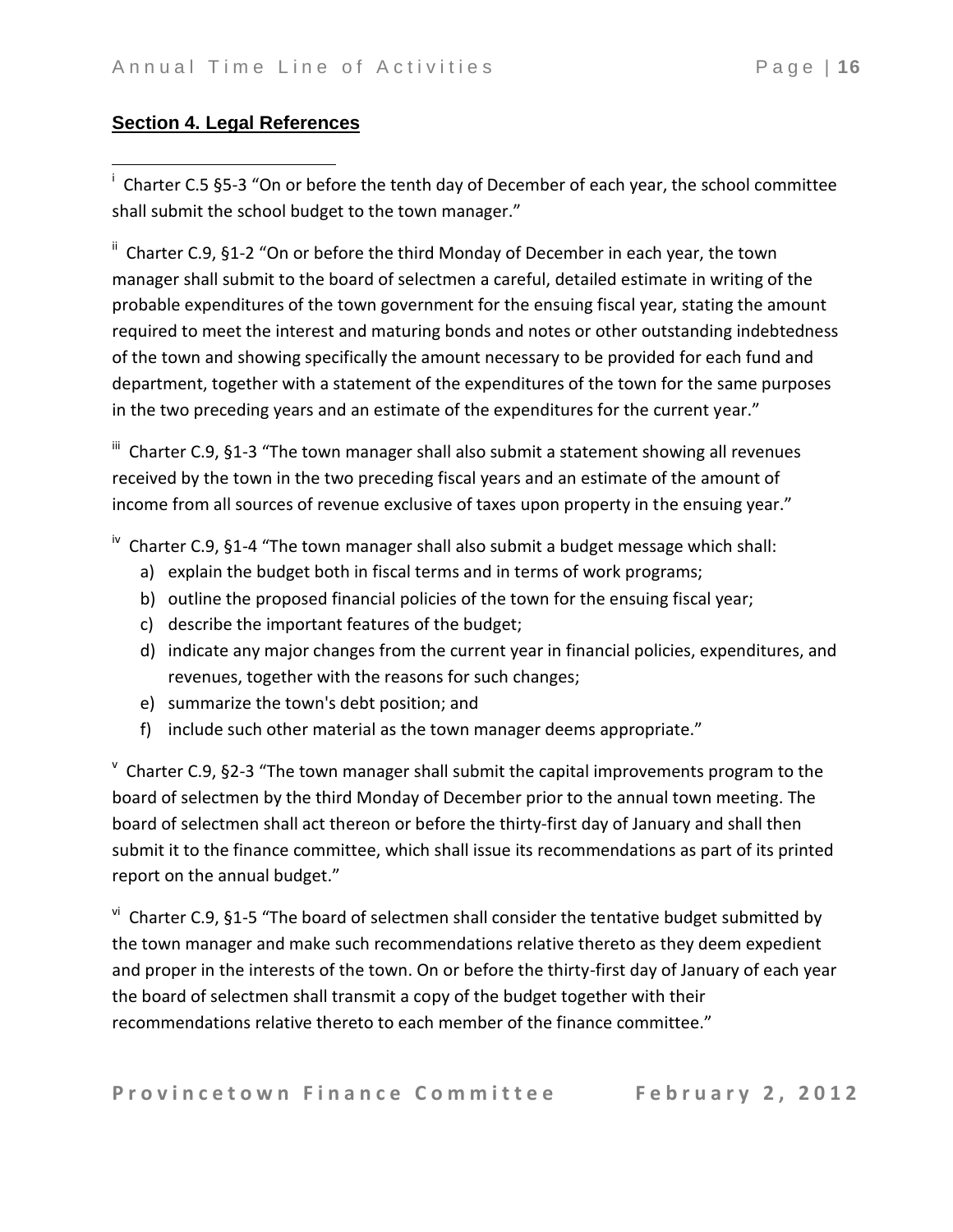$\overline{\phantom{a}}$ 

v<sup>ii</sup> General By-Law § 5-2-2. Review of proposed expenditures. "The Finance Committee shall annually review town expenditures for previous years and those proposed for the year ensuing. To facilitate such review, all persons having budgetary responsibility shall submit data for review in such form and in such detail as the Finance Committee shall prescribe. The Finance Committee shall provide for each account under review the amount it recommends be appropriated and shall add thereto such explanation and suggestion as it deems desirable and appropriate."

<sup>viii</sup> Charter C.9, § 2-4. "The finance committee shall publish, in one or more newspapers of general circulation in the town, the general summary of the capital program and notice stating:

- a) the times and places where copies of the capital improvement program are available for inspection; and
- b) the date, time, and place, not less than seven days following such publication, when the committee shall conduct a public hearing on said program."

 $\overline{a}$  Charter C.2, § 1-7 "The warrant shall be closed thirty days prior to the date of the meeting, shall be published in a newspaper of general circulation within the town at least seven days prior to the meeting and shall be posted in at least ten public places in the town at least seven days prior to the annual town meeting, and at least fourteen days prior to a special town meeting."

 $x$  General By-Law § 5-2-1 "Hearings and recommendations on warrant articles. The Board of Selectmen, immediately after drawing up the warrant for a Town Meeting, shall refer to the Finance Committee all articles contained therein. The Finance Committee shall arrange and hold public hearings, so that citizens interested in any article may be heard. The Finance Committee, after due consideration, shall report in writing to the Town Meeting on each article that may affect the town's financial status. In each case, it shall make such recommendation as it feels best serves the interests of the town."

 $x<sup>i</sup>$  General By-Law § 9-1-6. "The board of selectmen and the finance committee shall jointly hold one or more public hearings on the proposed budget not less than twenty-one days before the town meeting at which it is to be submitted for adoption."

<sup>xii</sup> Charter C.2, § 1-9 "At least seven days prior to the annual town meeting, copies of the town report shall be made available for distribution at the town hall, and at least seven days prior to any town meeting copies of the finance committee report shall be made available at the town hall."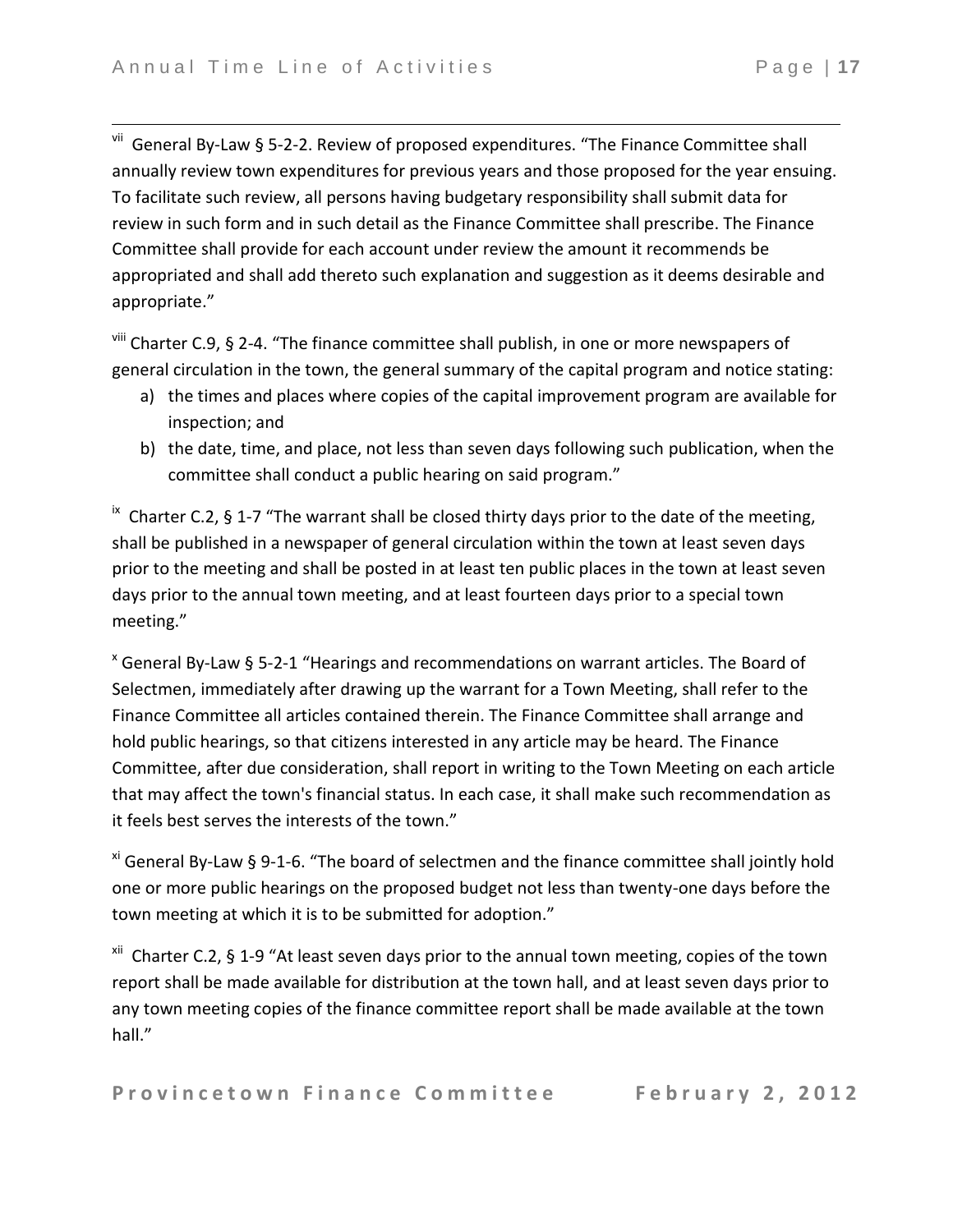$\overline{\phantom{a}}$ 

xiii Charter C.4, § 1-1. "Date. The Annual Town Meeting shall be held on the first Monday in April of every year and shall be called to order at 6:00 p.m. for the purpose of transacting all business of the Annual Town Meeting except the election of such officers and the determination of such matters as are required by law to be elected or determined by ballot."

 $x^{\text{inv}}$  Charter C.4 § 1-2. "Copies of the warrant to be made available to voters. At each session of each Town Meeting, the Board of Selectmen shall make available to each voter a copy of the warrant for the meeting and a copy of the Finance Committee's recommendations."

 $x<sup>v</sup>$  Charter C.9, § 1-8. "The budget shall first be subject to amendments, if any, proposed by the finance committee before any other amendments may be proposed."

<sup>xvi</sup> Charter C.2 § 3-10 "Prior to a vote on an article concerning the expenditure of town funds, the finance committee shall state the number of its members in favor of and opposed to the article, and its chairman, or his or her designee, shall explain the view of the majority to the meeting."

 $x$ <sup>vii</sup> General By-Law § 4-3-5. Petitioner to speak first. "The petitioner moving an article shall be allowed to make his/her presentation on said article prior to Town Meeting hearing the recommendation of the Finance Committee."

xviii MGL C.44, § 31D – Snow and ice removal; emergency expenditures; reporting requirements. "Any city or town may incur liability and make expenditures in any fiscal year in excess of available appropriations for snow and ice removal, provided that such expenditures are approved by the town manager and the finance … committee in a town having a town manager …; provided, however, that the appropriation for such purposes in said fiscal year equaled or exceeded the appropriation for said purposes in the prior fiscal year."

xix Charter C.9, § 5-2. "In the final three months of any fiscal year, no division, department, commission, office or agency may expend, except for amounts previously encumbered, more than one twelfth of its annual appropriation in each of those three months, except with the approval of the finance committee."

Provincetown Finance Committee February 2, 2012  $\frac{1}{x}$  MGL C.44, § 33B – Transfer of appropriations; restrictions. "(b) A town may, by majority vote at any meeting duly held, transfer any amount previously appropriated to any other use authorized by law. Alternatively, the selectmen, with the concurrence of the finance committee … , may transfer within the last 2 months of any fiscal year, or during the first 15 days of the new fiscal year to apply to the previous fiscal year, any amount appropriated for the use of any department other than a municipal light department or a school department to the